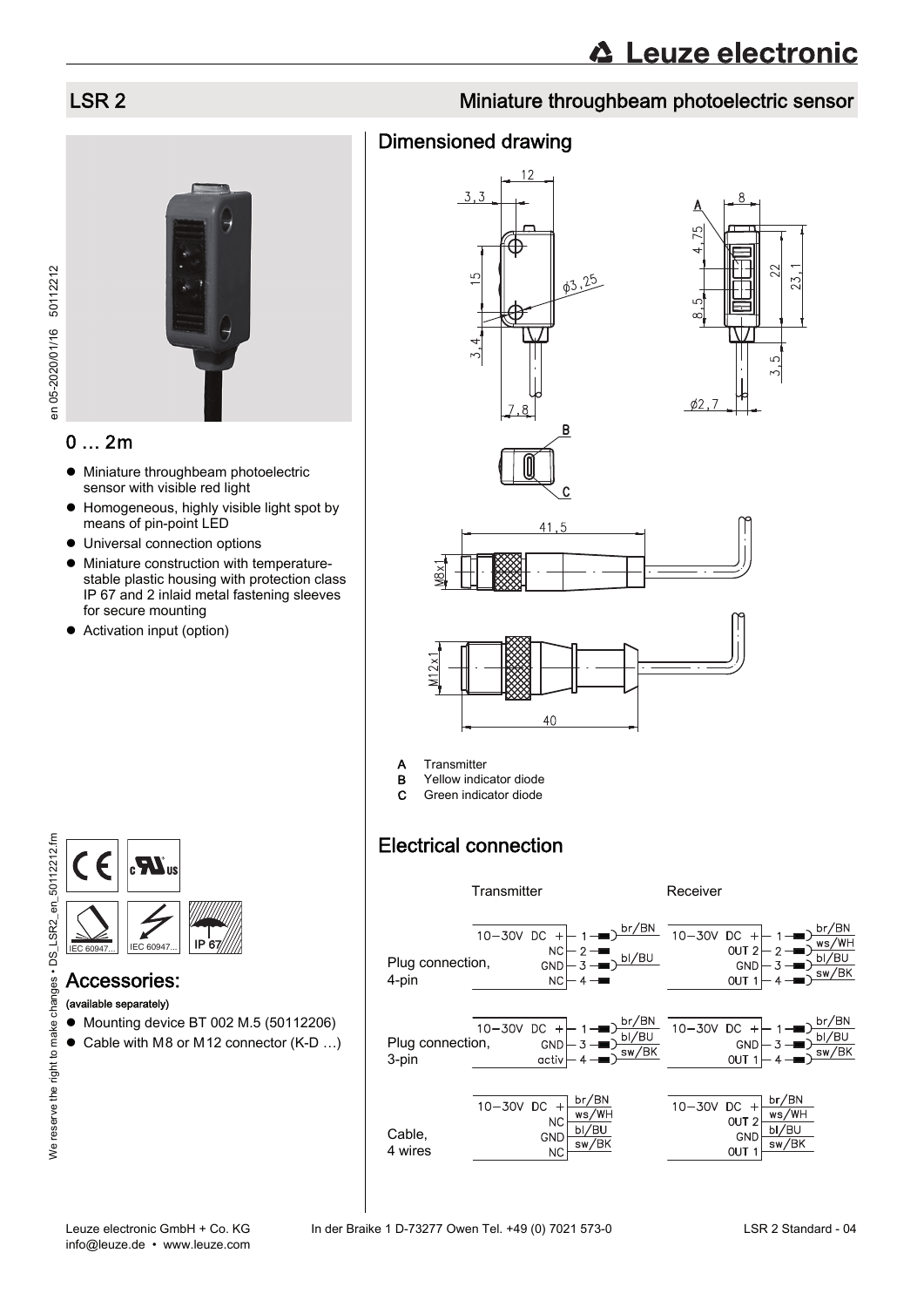# **△ Leuze electronic**

Operating range [m] Typ. operating range limit [m]

 $\begin{array}{|c|c|c|c|c|}\n\hline\n0 & 1.6 & 2 \\
\hline\n\end{array}$ 

**Tables** 

## LSR 2

| <b>Specifications</b>                                                                                                                                                                                                                                                                                                                         |                                                                                                                                                                                                                                                                                                                                                                                                                       |
|-----------------------------------------------------------------------------------------------------------------------------------------------------------------------------------------------------------------------------------------------------------------------------------------------------------------------------------------------|-----------------------------------------------------------------------------------------------------------------------------------------------------------------------------------------------------------------------------------------------------------------------------------------------------------------------------------------------------------------------------------------------------------------------|
| Optical data<br>Typ. operating range limit <sup>1)</sup><br>Operating range <sup>2)</sup><br>Light source 3)<br>Wavelength                                                                                                                                                                                                                    | 02m<br>01.6m<br>LED (modulated light)<br>640nm (visible red light)                                                                                                                                                                                                                                                                                                                                                    |
| Timing<br>Switching frequency<br>Response time<br>Repeatability<br>Delay before start-up                                                                                                                                                                                                                                                      | 385 Hz<br>1.3 <sub>ms</sub><br>$175\,\mu s$<br>$\leq$ 120ms                                                                                                                                                                                                                                                                                                                                                           |
| Electrical data<br>Operating voltage $U_B$ <sup>4)</sup><br>Residual ripple<br>Open-circuit current<br>$\ldots$ /42<br>Switching output<br>$\ldots$ /42D<br>$\ldots$ /4<br>Output configuration                                                                                                                                               | 10  30 VDC (incl. residual ripple)<br>≤ 10% of U <sub>B</sub><br>$\leq$ 20 mA<br>OUT1 (pin 4): PNP light switching<br>OUT2 (pin 2): NPN light switching<br>OUT1 (Pin 4): PNP dark switching<br>OUT2 (Pin 2): NPN dark switching<br>OUT1 (pin 4): PNP light switching<br>bipolar transistor with open collector,<br>leakage current (OFF):<br>$PNP = 10\mu A$ , $NPN = 10\mu A$ ,<br>saturation voltage (ON, at 50mA): |
| Output current<br>Load                                                                                                                                                                                                                                                                                                                        | PNP=2V, NPN=2V<br>max. 50 mA (per output and total)<br>$C \leq 2.2 \mu F$                                                                                                                                                                                                                                                                                                                                             |
| Indicators<br>Green LED in continuous light<br>Green LED, flashing<br>Yellow LED in continuous light<br>Yellow LED, flashing                                                                                                                                                                                                                  | ready<br>output overloaded<br>light path free<br>light path free, no performance reserve                                                                                                                                                                                                                                                                                                                              |
| Mechanical data<br>Housing<br>Optics cover<br>Attachment<br>Weight<br>Connection type                                                                                                                                                                                                                                                         | plastic (TPE), color: red RAL 3000<br>plastic (PC)<br>by means of 2 brass sleeves integrated in the housing<br>with 2m cable: 50g<br>with 150mm cable and connector: 20g<br>2m cable, PVC, 4-wire, core cross section 4x0.14 mm <sup>2</sup> ,<br>150mm cable with M8/M12 connector, 4-pin                                                                                                                            |
| Environmental data<br>Ambient temp. (operation/storage)<br>Protective circuit 5)<br>VDE safety class<br>Protection class<br>LED class<br>Standards applied<br>Certifications                                                                                                                                                                  | -20°C  +55°C/-30°C  +75°C<br>1, 2, 3, 4<br>Ш<br>IP 67<br>1 (acc. to EN 60825-1)<br>IEC 60947-5-2<br>cURus (Recognized Component Mark for Canada and USA)                                                                                                                                                                                                                                                              |
| Options<br>Activation input activ (only LSSR 2.8, 150-S8.3)<br>Transmitter active/not active<br>Activation/disable delay                                                                                                                                                                                                                      | $\geq$ 8V/ $\leq$ 2V<br>$\leq 1$ ms                                                                                                                                                                                                                                                                                                                                                                                   |
| 1) Typ. operating range limit: max. attainable range without performance reserve<br>2) Operating range: recommended range with performance reserve<br>3) Average life expectancy 100,000h at an ambient temperature of 25°C<br>4) For UL applications: for use in class 2 circuits according to NEC only<br>4=transient protection max. ± 50V | 5) 1=overload protection, 2=polarity reversal protection, 3=short circuit protection for all transistor outputs,                                                                                                                                                                                                                                                                                                      |

#### Diagrams 30 Typ. response behaviour





#### Remarks

#### Operate in accordance with intended use!

- This product is not a safety sensor and is not intended as personnel protection.
- The product may only be put into operation by competent persons. Only use the product in ac-cordance with the intended
- use.

A light axis consists of a transmitter and a receiver with the following designations:

| LSR  |          | Complete light axis |
|------|----------|---------------------|
| LSSR | $=$      | Transmitter         |
| LSER | $\equiv$ | Receiver            |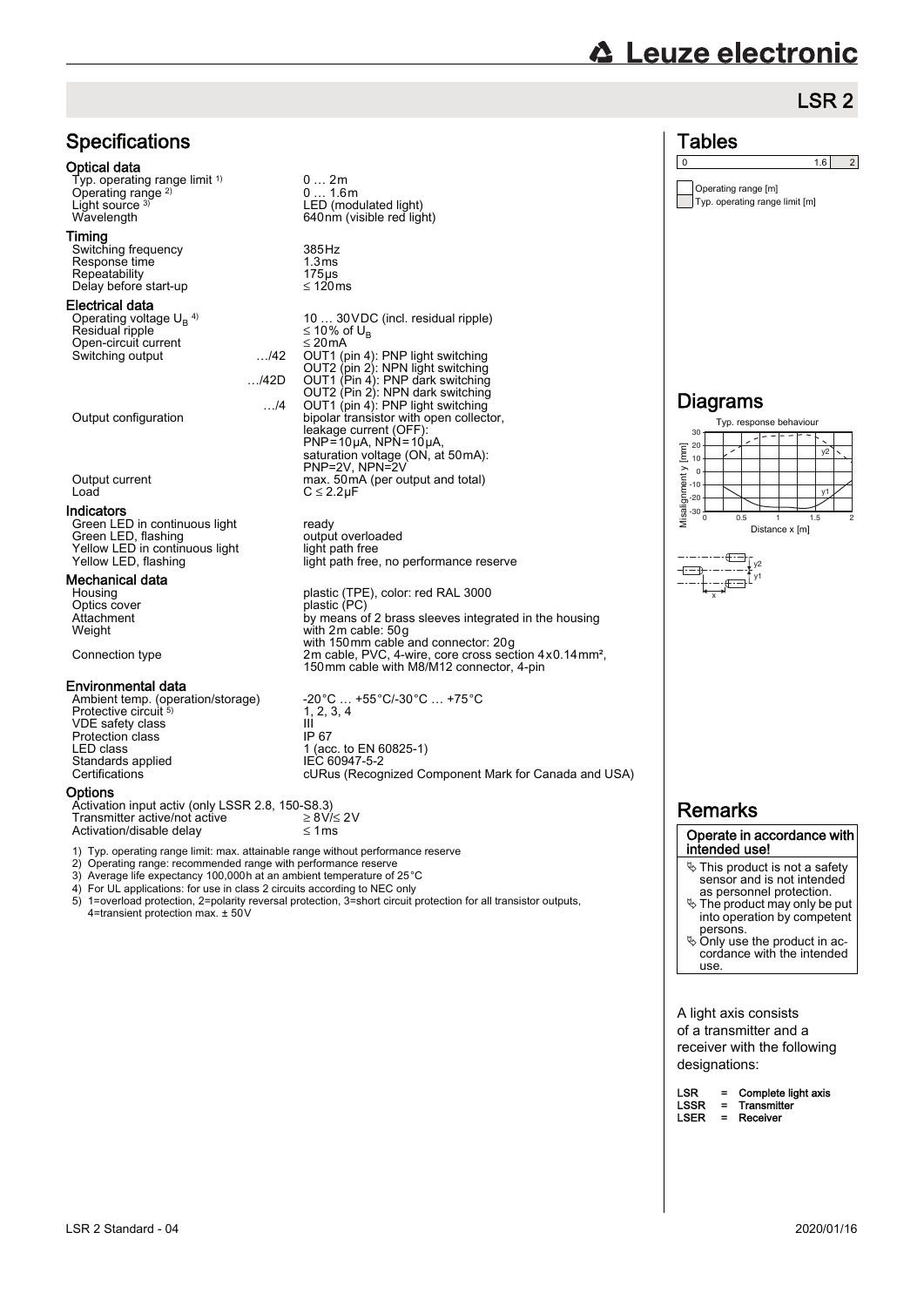## LSR 2 Miniature throughbeam photoelectric sensor

## Type key

|                            |                                                                                                | ∣L∣S∣S∣R∣ | $\mathbf{2}$ | 4 2 | D | $1 5 0 -$ | S 1 2 |
|----------------------------|------------------------------------------------------------------------------------------------|-----------|--------------|-----|---|-----------|-------|
|                            |                                                                                                |           |              |     |   |           |       |
|                            |                                                                                                |           |              |     |   |           |       |
| <b>Operating principle</b> |                                                                                                |           |              |     |   |           |       |
| <b>HRTR</b>                | Miniature light scanners with background suppression, red light                                |           |              |     |   |           |       |
| <b>PRK</b>                 | Miniature retro-reflective photoelectric sensor with polarization filter                       |           |              |     |   |           |       |
| <b>LSSR</b>                | Miniature throughbeam photoelectric sensor, red-light transmitter                              |           |              |     |   |           |       |
| <b>LSER</b>                | Miniature throughbeam photoelectric sensor, red-light receiver                                 |           |              |     |   |           |       |
| <b>Series</b>              |                                                                                                |           |              |     |   |           |       |
| 2                          | 2 Series                                                                                       |           |              |     |   |           |       |
| 2.8                        | With activation input                                                                          |           |              |     |   |           |       |
| Switching output           |                                                                                                |           |              |     |   |           |       |
| 142                        | Bipolar transistor output open collector, OUT 1 (pin 4): PNP, OUT 2 (pin 2): NPN               |           |              |     |   |           |       |
| 14                         | Bipolar transistor output open collector, OUT 1 (pin 4): PNP, OUT 2 (pin 2): does not<br>exist |           |              |     |   |           |       |
|                            | Switching output function                                                                      |           |              |     |   |           |       |
| N/A                        | OUT 1 and OUT 2 both light switching                                                           |           |              |     |   |           |       |
| D                          | OUT 1 and OUT 2 both dark switching                                                            |           |              |     |   |           |       |
|                            | Scanning range (only with operating principle HRTR)                                            |           |              |     |   |           |       |
| $-15F$                     | Scanning range limit set to 15mm                                                               |           |              |     |   |           |       |
| $-30F$                     | Scanning range limit set to 30mm                                                               |           |              |     |   |           |       |
| $-50F$                     | Scanning range limit set to 50mm                                                               |           |              |     |   |           |       |
|                            | <b>Electrical connection</b>                                                                   |           |              |     |   |           |       |
| N/A                        | Cable, PVC, standard length 2000mm, 4-wire                                                     |           |              |     |   |           |       |

| <b>N/A</b> | Cable, PVC, standard length 2000mm, 4-wire                |
|------------|-----------------------------------------------------------|
| .150-S8    | Cable, PVC, length 150mm with M8 connector, 4-pin, axial  |
| .150-S8.3  | Cable, PVC, length 150mm with M8 connector, 3-pin, axial  |
| .150-S12   | Cable, PVC, length 150mm with M12 connector, 4-pin, axial |

### Order guide

The sensors listed here are preferred types; current information at **www.leuze.com** 

| Order code          | Part No. |
|---------------------|----------|
| Transmitter         |          |
| LSSR 2              | 50112127 |
| LSSR 2, 150-S8      | 50112128 |
| LSSR 2.8, 150-S8.3  | 50116172 |
| LSSR 2. 150-S12     | 50112129 |
| receiver            |          |
| <b>LSER 2/42</b>    | 50112130 |
| LSER 2/42, 150-S8   | 50112131 |
| LSER 2/4, 150-S8.3  | 50116173 |
| LSER 2/42, 150-S12  | 50112132 |
| <b>LSER 2/42D</b>   | 50112133 |
| LSER 2/42D, 150-S8  | 50112134 |
| LSER 2/42D, 150-S12 | 50112135 |